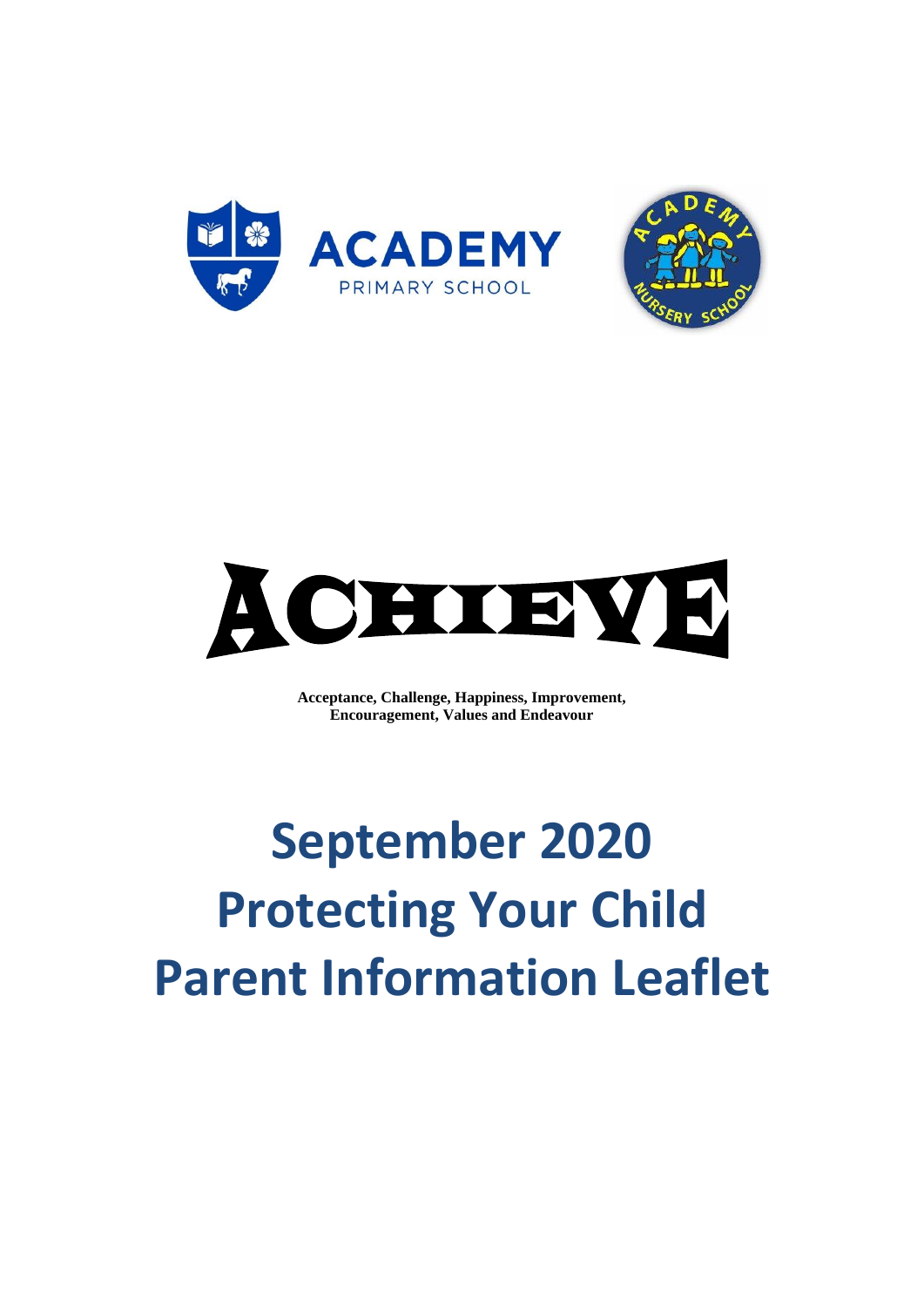## **Pastoral Care Team (Inc. Safeguarding / Child Protection Team)**



**Mr Fegan** Principal



**Mrs Dickson** Designated Teacher



**Rev Pollock** Designated Governor



**Mrs Martin** Deputy Designated **Teacher** 



**Mrs Cockroft** Deputy Designated **Teacher**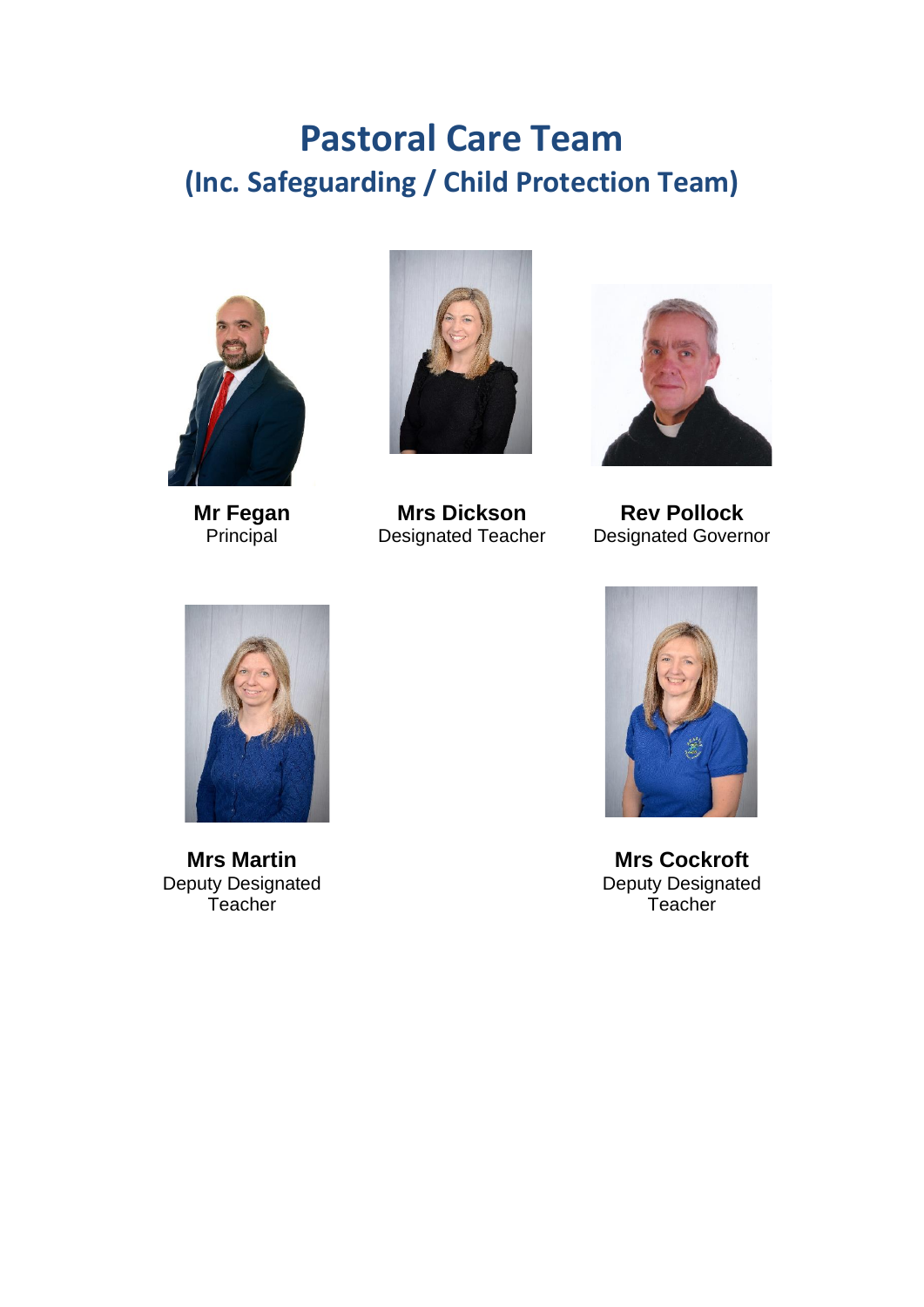# Safeguarding and Child Protection Policy at Academy Primary and Nursery School

*"….the welfare of the children must be the paramount consideration…."* 

*Children (N.I.) Order 1995*

It is our aim in Academy Primary and Nursery that all children learn in a happy and safe environment. The curriculum reflects the school's positive ethos and policies relating to each aspect of child welfare.

The Governors of the school would like to inform parents of the following steps that they have taken to this effect.

#### **Premises**

The school has secure perimeter fencing and a CCTV monitoring system. The school gates remain open for limited pedestrian and traffic access.

Access to the main school, Nursery, mobile classrooms and Library is via an electronic fob. \*All children, apart from those in Nursery and P5, enter school by the main front entrance each morning. Parents and visitors to the school should always enter via the main entrance. All visitors are required to register with the school office. Parents are required to sign the Parent Visitor Record Book when collecting a pupil during normal school hours.

Children in Nursery - P3 should always be accompanied by an adult to and from school. At the end of the school day Nursery children should be collected from inside the Nursery mobile. The collection point for  $P1 - P3$ children is the playground.

 Pupils in P4-P7 are brought to the front of the school by their teacher. P4 may walk to and from school with an older sibling if not being collected by an adult. P5-P7 children may walk home unaccompanied.

\*In response to Covid 19 arrangements have been temporarily altered. The temporary measures can be viewed on the school website.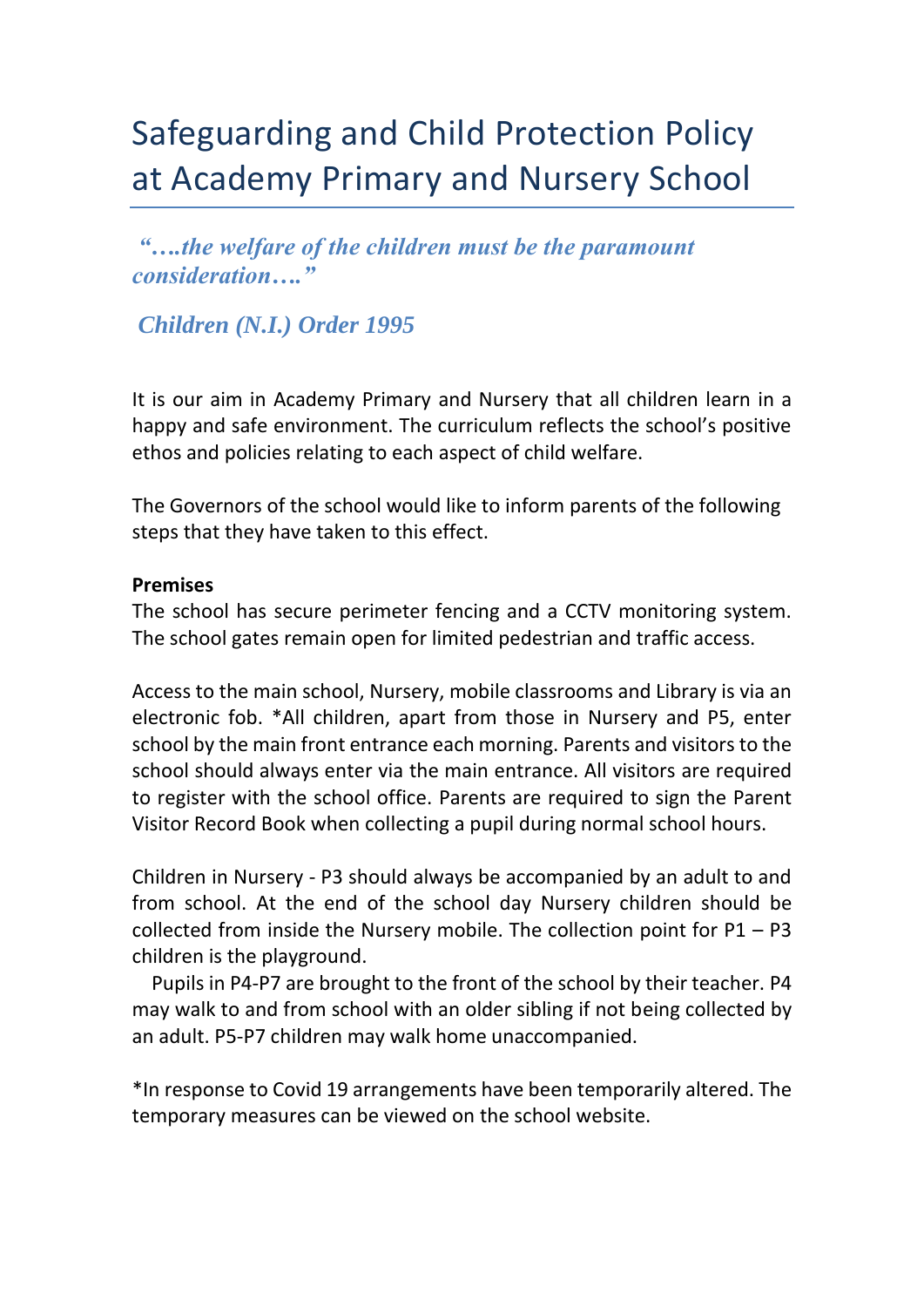#### **Fire Drills**

Fire alarms are tested weekly. A Fire Drill is held each term and children are taught safe evacuation procedures in the event of a fire or emergency.

## **ICT Safety / Digital Images / Media**

Mrs Logan is the school's UICT co-ordinator and is the first point of contact. Separate guidance regarding the above is sent home to all new parents and permission is always sought before children engage in our ICT activities and / or when their images are used for publicity or display purposes.

#### **Risk Assessments**

The school has a risk assessment policy containing individual risk assessments as recommended by the Education Authority.

## **First Aid / Medical Needs**

Mrs Kennedy is the school's first point of contact. Staff undertake training and awareness raising on a range of issues relating to children's health and well-being. It is the responsibility of parents to keep all contact and medical records as up to-date and as complete as possible.

#### **Vetting Procedures**

The school adheres to the practice guidelines in the Department of Education Circular 2013/01 which outline the responsibilities of the Area Board and individual schools to carry out criminal background checks on all potential employees who have access to children.

Checks are carried out for teaching, non-teaching, permanent or temporary, full time or part time staff. Checks are also carried out on music/sports tutors and volunteers taking part in unsupervised activities e.g. Reading Partnership Programme.

Children from an early age soon realise that their class teachers are people that they can tell and trust when any matter is worrying them. They are taught if they want to talk to another teacher other than their own that certain designated teachers are available to listen and, where necessary, help.

#### **The following people comprise the school Pastoral Care Team:**

Mr Fegan (Principal), Mrs Dickson, Mrs Martin and Mrs Cockroft (Head of Nursery).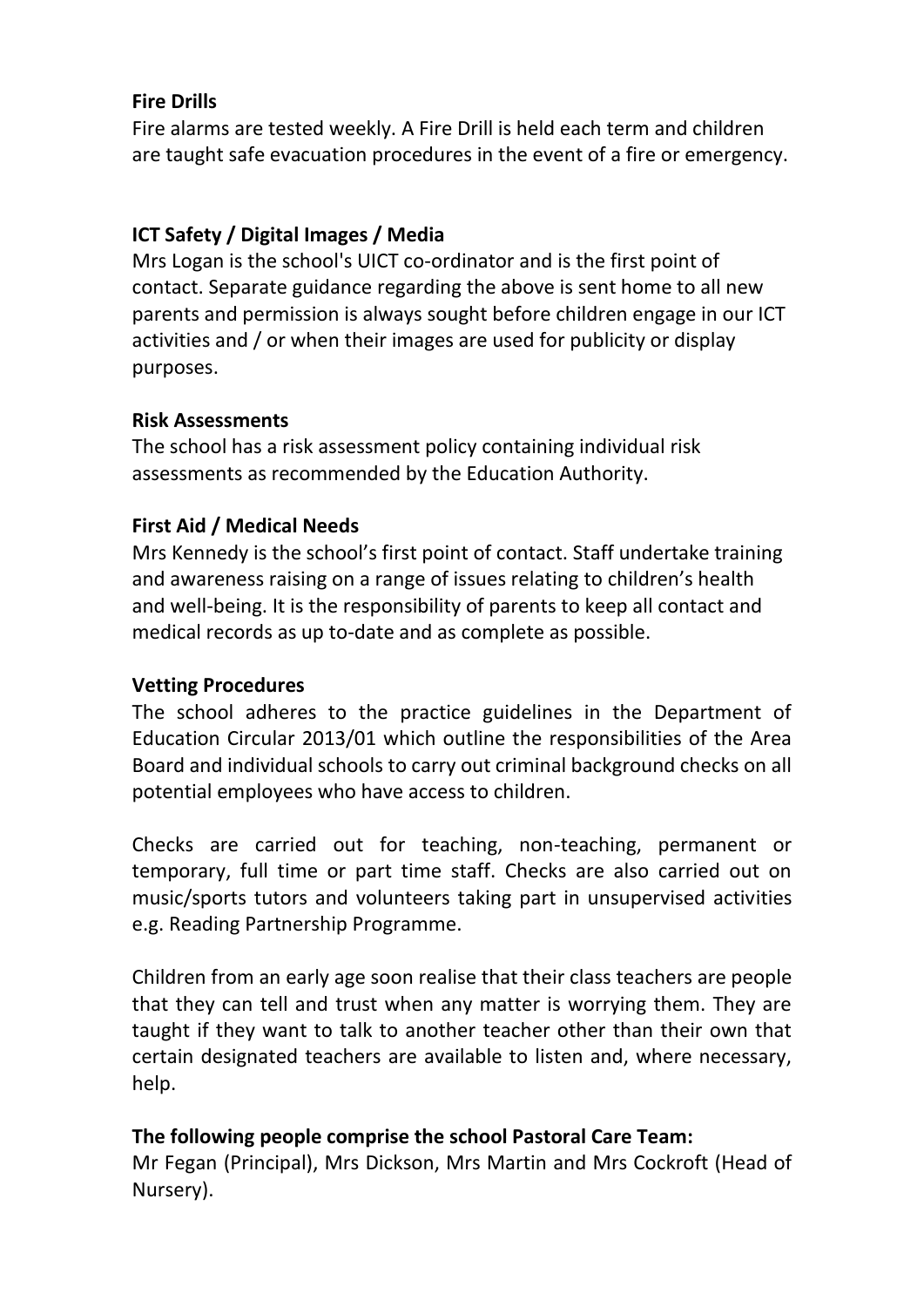Unfortunately, sometimes more serious concerns or issues arise regarding a child's welfare.

In matters relating to Safeguarding / Child Protection Mrs Dickson is the Designated Teacher and Mrs Martin and Mrs Cockroft are the Deputy Designated Teachers. Rev Chris Pollock is our Designated Governor.

Employees or parents who have any concerns relating to Safeguarding / Child Protection should speak to any of these teachers as the first point of contact.

Any concerns or disclosures **will** be acted upon and will initiate a fourpoint action plan being put into operation, which may require the involvement of outside agencies.

Records of all child protection issues are retained until a pupil's thirtieth birthday and then shredded. A copy of notes is forwarded to the relevant Safeguarding / Child Protection Team when a child transfers to another school.

**Please note: our prime concern will always be the welfare of the child.**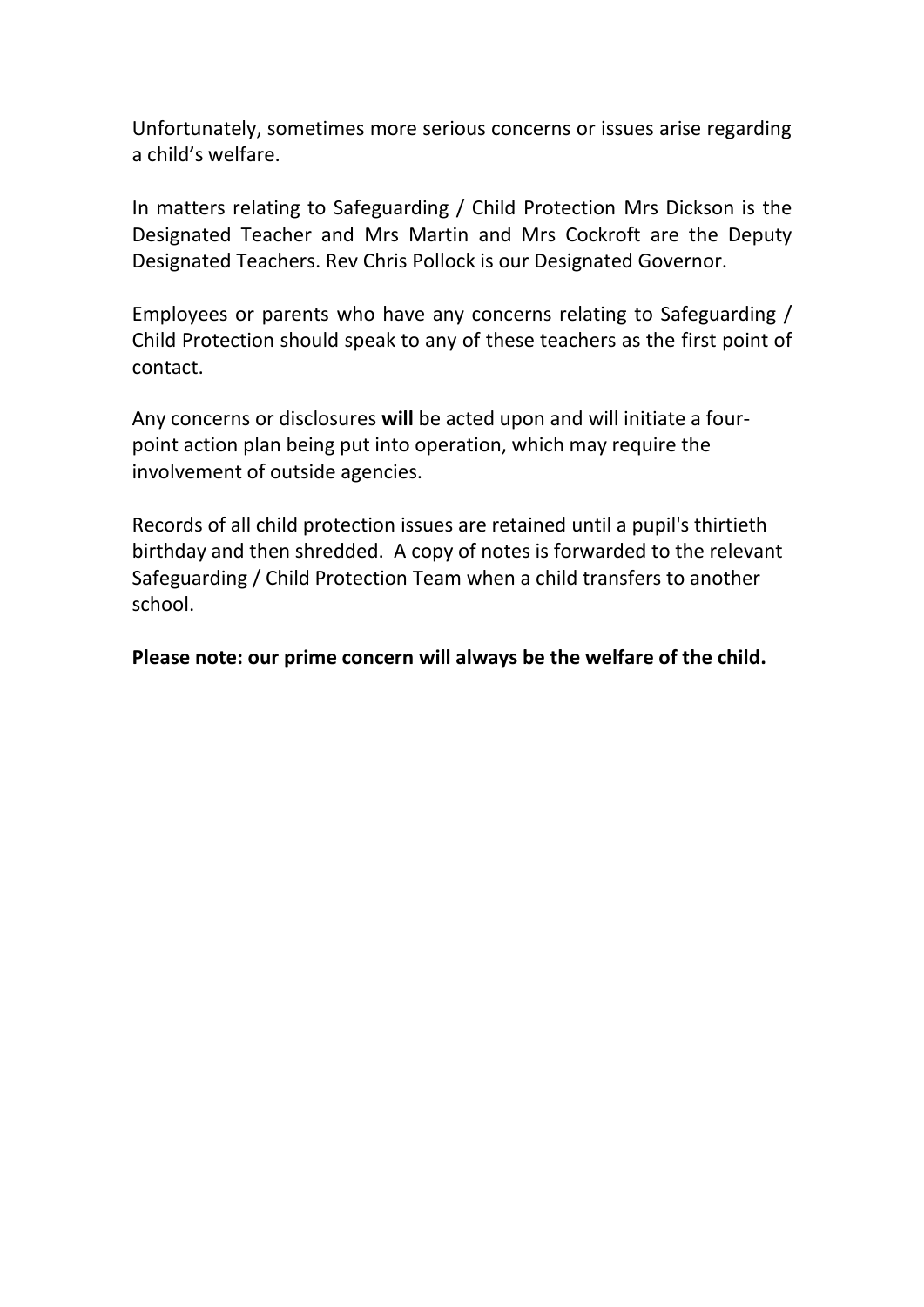#### **What to do if I have a concern?**